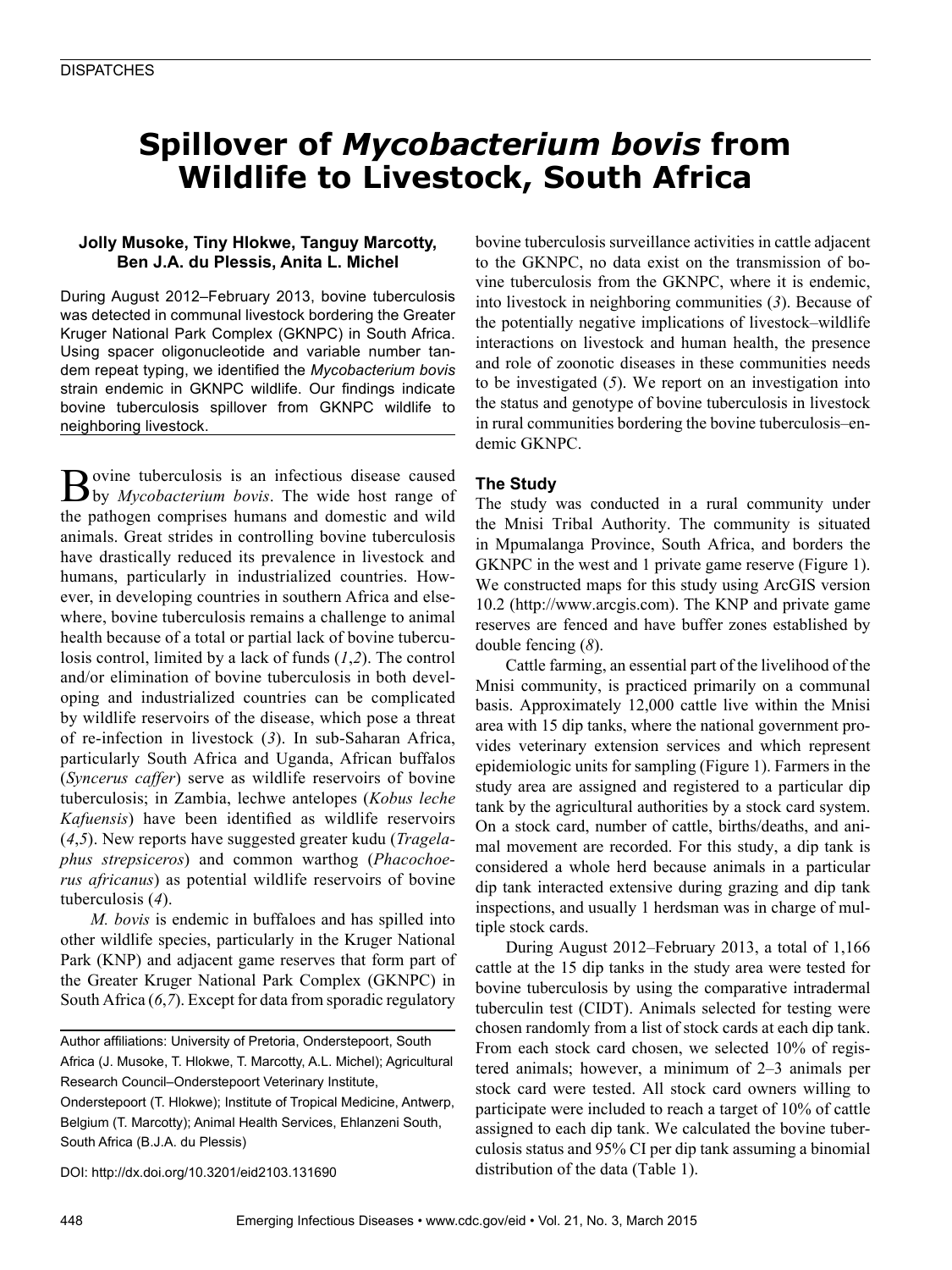### Spillover of *M. bovis* from Wildlife to Livestock



**Figure 1.** Location of study area (A, red dot) and location of dip tanks (B) in study of bovine tuberculosis transmission, Greater Kruger National Park Complex, South Africa, August 2012–February 2013. Parentheses used below indicate the shortest distance between individual dip tanks and the game fence, as follows: dip tank A (3.1 km), B (3 km), C (4.2 km), D (7.3 km), E (2.3 km), F (1 km), G (6.1 km), H (5.8 km), I (0.5 km), J (6 km), K (1.2 km), L (1 km), M (4.3 km), N (2 km), O (6.4 km). Blue dots indicate dip tanks sampled; red circles indicate dip tanks at which bovine tuberculosis–positive cattle were detected. Gray boxes indicate observed cattle grazing range for dip tanks at which bovine tuberculosis was detected.

A whole-blood interferon-γ (IFN-γ) assay was performed as an ancillary test to the CIDT on all 4 CIDT-positive cattle and all 5 cattle with inconclusive reactions (defined as a difference between the bovine and avian increase in skin-fold thickness of  $\geq$ 3 mm) (Table 2). Among the 9 cattle, 4 animals were classified as bovine tuberculosis reactors on the basis of the IFN-γ assay response (*9*), 1 each in 4 of the 15 dip tanks (Figure 1).

Animals classified as bovine tuberculosis reactors were purchased and slaughtered. These animals included a 1-month-old calf born to a CIDT- and IFN-γ assay–

positive cow (animal no. K1). Standard sets of tissue samples were collected and cultured as previously described (*10*). Pathologic examination and culture results are shown in Table 2.

*M. bovis* was isolated from the 5 animals, and the isolates were characterized by using spacer oligonucleotide typing (spoligotyping) (*11*). Spoligotypes were named according to the *M. bovis* spoligotype database (http://www. mbovis.org). Variable number tandem repeat (VNTR) typing of the isolates was performed as previously described (*12*). Spoligotyping showed a single *M. bovis* spoligotype,

|                                                                | Table 1. Status of bovine tuberculosis detected by using comparative intradermal tuberculin testing at 15 dip tanks, Greater Kruger |
|----------------------------------------------------------------|-------------------------------------------------------------------------------------------------------------------------------------|
| National Park Complex, South Africa, August 2012–February 2013 |                                                                                                                                     |

|          |            |                       | Test results                          |                                   |  |  |  |  |  |  |
|----------|------------|-----------------------|---------------------------------------|-----------------------------------|--|--|--|--|--|--|
| Dip tank | No. cattle | No. cattle tested (%) | Inconclusive, no. animals (%; 95% CI) | Positive, no. animals (%; 95% CI) |  |  |  |  |  |  |
| A        | 1,648      | 178 (10.8)            | $6(3.4; 1.5 - 7.3)$                   | $1(0.6; 0.1 - 3.9)$               |  |  |  |  |  |  |
| в        | 556        | 55(9.9)               | $3(5.5; 1.8 - 15.6)$                  | $0(0; 0-5.3)$                     |  |  |  |  |  |  |
| С        | 963        | 104 (10.8)            | $2(1.9; 0.5 - 7.4)$                   | $0(0:0-2.8)$                      |  |  |  |  |  |  |
| D        | 706        | 72 (10.2)             | $3(4.2; 1.4 - 12.1)$                  | $0(0:0-4.1)$                      |  |  |  |  |  |  |
| E        | 585        | 82 (14.0)             | $1(1.2; 0.2 - 8.1)$                   | $0(0; 0-3.6)$                     |  |  |  |  |  |  |
| F        | 786        | 75 (9.5)              | $0(0; 0-3.9)$                         | $0(0; 0-3.9)$                     |  |  |  |  |  |  |
| G        | 1,092      | 86 (7.9)              | $3(3.5; 1.1 - 10.3)$                  | $0(0;0-3.4)$                      |  |  |  |  |  |  |
| н        | 709        | 70 (9.9)              | $3(4.3; 1.4 - 12.5)$                  | $0(0; 0.0-4.2)$                   |  |  |  |  |  |  |
|          | 850        | 75 (8.8)              | $1(1.3; 0.2 - 8.9)$                   | $0(0; 0-3.9)$                     |  |  |  |  |  |  |
| J        | 545        | 48 (8.8)              | $1(2.1; 0.3 - 13.4)$                  | $1(2.1; 0.3-13.4)$                |  |  |  |  |  |  |
| Κ        | 436        | 49 (11.2)             | $3(6.1; 2 - 17.3)$                    | $1(2; 0.3 - 13.1)$                |  |  |  |  |  |  |
|          | 812        | 79 (9.7)              | $2(2.5; 0.6 - 9.6)$                   | $0(0; 0.0 - 3.7)$                 |  |  |  |  |  |  |
| M        | 903        | 50(5.5)               | $1(2; 0.3 - 12.9)$                    | $0(0; 0.0 - 5.8)$                 |  |  |  |  |  |  |
| N        | 1,298      | 83 (6.4)              | $2(2.4; 0.6 - 9.1)$                   | $1(1.2; 0.2 - 8.1)$               |  |  |  |  |  |  |
| O        | 943        | 60(6.4)               | $1(1.7; 0.2 - 10.9)$                  | $0(0; 0-4.9)$                     |  |  |  |  |  |  |
| Total    | 12,832     | 1,166(9.1)            | 32                                    |                                   |  |  |  |  |  |  |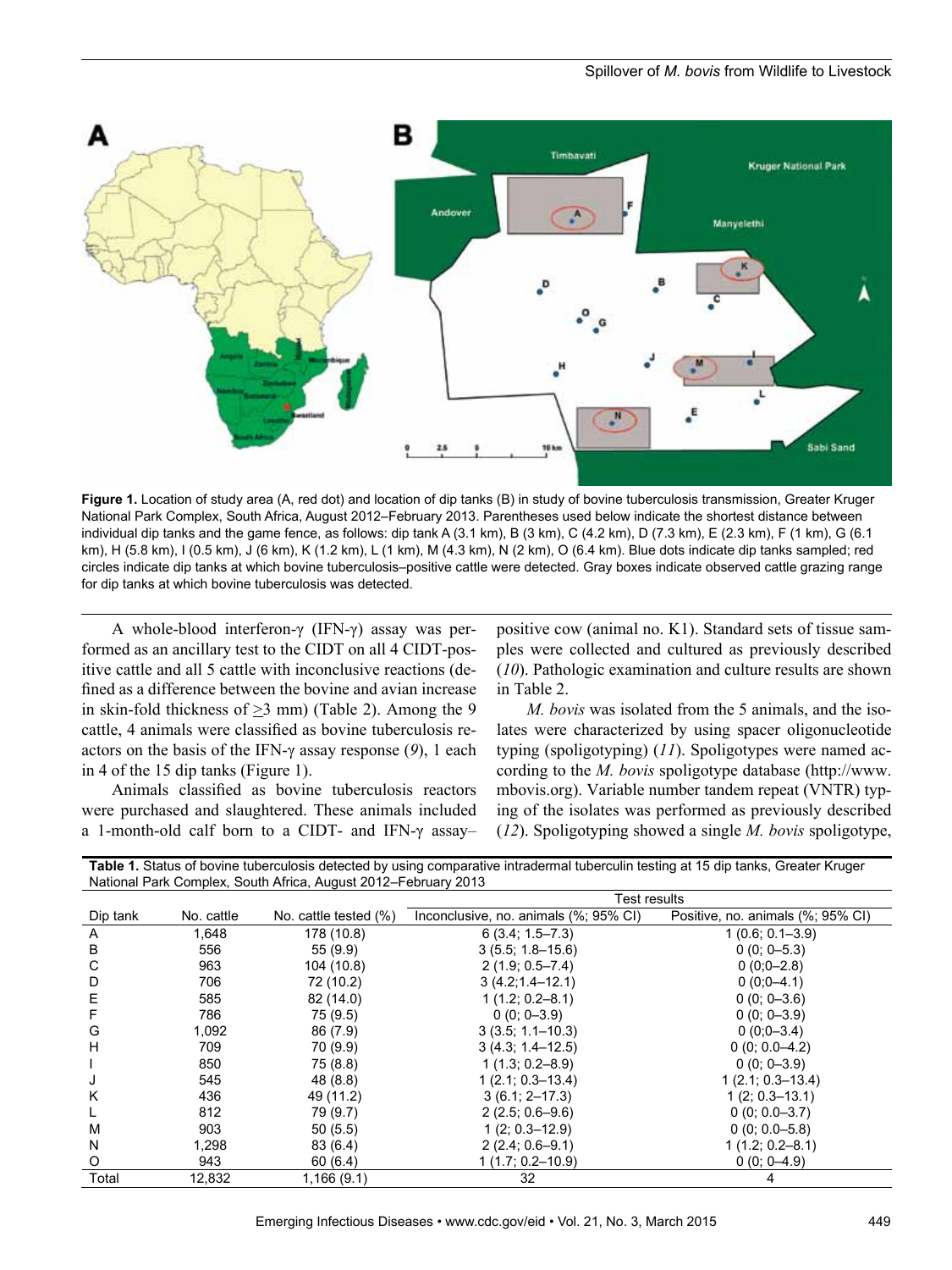| Animal ID                                                                                                                                                                     | Bovine biast | <b>CIDT</b>  | IFN- $\gamma$ assay | Macropathology                                                                   | Culture   |  |  |  |
|-------------------------------------------------------------------------------------------------------------------------------------------------------------------------------|--------------|--------------|---------------------|----------------------------------------------------------------------------------|-----------|--|--|--|
| N <sub>1</sub>                                                                                                                                                                | 8.2          | Positive     | ND.                 | NVL                                                                              | M. bovis  |  |  |  |
| A <sub>1</sub>                                                                                                                                                                | 5.5          | Positive     | Positive            | Multiple lesions in mediastinal and bronchial lymph<br>nodes; single lung lesion | M. bovis  |  |  |  |
| J <sub>1</sub>                                                                                                                                                                | 5.4          | Positive     | Negative            | NA                                                                               | NA        |  |  |  |
| K1                                                                                                                                                                            | 4.8          | Positive     | Positive            | Multiple lesions in bronchial, lumbar and renal lymph                            | M. bovis  |  |  |  |
|                                                                                                                                                                               |              |              |                     | nodes                                                                            |           |  |  |  |
| K <sub>1</sub> calf                                                                                                                                                           | <b>ND</b>    | ND           | <b>ND</b>           | Single lung lesion                                                               | M. bovis  |  |  |  |
| MI                                                                                                                                                                            | 3.8          | Inconclusive | Positive            | <b>NVL</b>                                                                       | M. bovis  |  |  |  |
| ΟI                                                                                                                                                                            | 3.8          | Inconclusive | Negative            | NA                                                                               | NA        |  |  |  |
| HI                                                                                                                                                                            | 3.5          | Inconclusive | Negative            | <b>NA</b>                                                                        | <b>NA</b> |  |  |  |
| Al                                                                                                                                                                            | 3.5          | Inconclusive | Negative            | <b>NA</b>                                                                        | NA        |  |  |  |
| GI                                                                                                                                                                            | 3.1          | Inconclusive | Negative            | <b>NA</b>                                                                        | NA        |  |  |  |
| *CIDT, comparative intradermal tuberculin test results; ID, identification; IFN- $\gamma$ , interferon- $\gamma$ ; NA, not applicable (animals were not slaughtered); ND, not |              |              |                     |                                                                                  |           |  |  |  |

Table 2. CIDT results, whole-blood IFN- $\gamma$  results, pathologic examination, and culture results of cattle tested for *Mycobacterium bovis* infection, Greater Kruger National Park Complex, South Africa, August 2012–February 2013\*

\*CIDT, comparative intradermal tuberculin test results; ID, identification; IFN-y, interferon-y; NA, not applicable (animals were not slaughtered); ND, not done because of poor sample quality; NVL, nonvisible lesions.

†Difference in skin thickness increase elicited by bovine and avian purified protein derivatives

SB 0121, in all isolates. VNTR analysis using a 13-loci panel identified all isolates as the KNP VNTR 1, which constitutes the *M. bovis* outbreak strain responsible for the bovine tuberculosis epidemic in the KNP and the larger GKNPC (*12*) (Figure 2).

## **Conclusions**

We detected bovine tuberculosis in livestock directly bordering the GKNPC ecosystem. All 5 animals examined were infected with the same spoligotype and VNTR genotype of *M. bovis* as wildlife species in the adjacent GKNPC (*12*). This

| VNTR copy numbers                      |        | VNTR copy numbers       |        |                   |                         |                    |                |                    |                    |             |       |                  |       |                |                |            |               |
|----------------------------------------|--------|-------------------------|--------|-------------------|-------------------------|--------------------|----------------|--------------------|--------------------|-------------|-------|------------------|-------|----------------|----------------|------------|---------------|
| 용<br>.운<br>$\cdot$ 8<br>. 8<br>9.9.8.8 | ÷<br>å | Què 11b                 | ₽<br>å | Qub <sub>26</sub> | MIRU 16                 | MIRU <sub>23</sub> | MIRU 26        | Mtub <sub>12</sub> | Mtub <sub>21</sub> | <b>ETRA</b> | ETR-8 | ETR <sub>C</sub> | ETR∗E | Key            | Animal species | Location   | Spoligotype   |
|                                        | 11     | 4                       | з      | 4                 | 2                       | 4                  | 6              | 4                  | з                  | 8           | 5     | 5                | з     | TB4023         | Cattle         | <b>KZN</b> | SB0267        |
|                                        | 11     | 4                       | 3      | 4                 | 2                       | 4                  | 6              | 4                  | 3                  | 7           | 5     | 5                | 3     | TB4227         | Cattle         | KZN        | SB0267        |
|                                        | 11     | 4                       | з      | 4                 | $\overline{\mathbf{2}}$ | 4                  | 7              | 4                  | 3                  | 7           | 5     | 5                | з     | <b>TB3819</b>  | Cattle         | FS.        | SB0267        |
|                                        | 15     | 4                       | 3      | 4                 | $\overline{2}$          | 4                  | 5              | 4                  | 3                  | 5           | 5     | 5                | з     | TB7293         | Cattle         | <b>MP</b>  | SB1235        |
|                                        | 2      | 4                       | з      | 4                 | 2                       | 4                  | 5              | 4                  | з                  | 6           | з     | 5                | з     | TB3931A        | Cattle         | <b>LP</b>  | <b>SB0131</b> |
|                                        | 11     |                         | з      | 4                 | 2                       | 4                  | 6              | 4                  | з                  | 6           | з     | 5                | з     | TB8135         | Cattle         | FS.        | SB0131        |
|                                        | 12     | 4                       | з      | 4                 | 2                       | 4                  | 5              | 3                  | з                  | 6           | 5     | 5                | з     | <b>TB1531</b>  | Buffalo        | <b>KZN</b> | SB0140        |
|                                        | 12     | 4                       | з      | 4                 | 2                       | 4                  | 5              | 2                  | з                  | 6           | 5     | 5                | з     | <b>TB8128C</b> | Buffalo        | <b>KZN</b> | SB0140        |
|                                        | 11     | 4                       | з      | 1                 | 2                       | 2                  | 5              | 4                  | з                  | 5           | 5     | 5                | 2     | TB6336B        | Cattle         | <b>MP</b>  | SB0140        |
|                                        | 10     | з                       | 2      | 4                 | 2                       | 2                  | 6              | 4                  | з                  | 6           | 5     | 5                | з     | <b>TB3878A</b> | Buffalo        | <b>HIP</b> | 680130        |
|                                        | 10     | 3                       | 2      | 4                 | 2                       | 2                  | 6              | 4                  | з                  | 6           | 5     | 5                | з     | TB4758         | Cattle         | <b>MP</b>  | 580130        |
|                                        | 10     | з                       | 2      | з                 | 2                       | 2                  | 6              | 4                  | 3                  | 6           | 5     | 5                | з     | TB8143         | Cattle         | LP         | 680130        |
|                                        | 11     | з                       | 2      | 4                 | 2                       | 4                  | 6              | 2                  | з                  | 4           | 5     | 5                | з     | <b>B60</b>     | <b>Buffalo</b> | <b>HIP</b> | SB1474        |
|                                        | 9      | 2                       | 2      | 5                 | 3                       | 5                  | 5              | 4                  | з                  | з           | 3     | 5                | з     | TB4039         | Cattle         | EC.        | SB0134        |
|                                        | 8      | 2                       | 4      | 4                 | 3                       | 4                  | 5              | 4                  | 2                  | 6           | 4     | 3                | 4     | A1             | Cattle         | Mnisi      | SB0121        |
|                                        | 8      | 2                       | 4      | 4                 | 3                       | 4                  | 5              | 4                  | 2                  | 6           | 4     | з                | 4     | K1             | Cattle         | Mnisi      | SB0121        |
|                                        | 8      | 2                       | 4      | 4                 | 3                       | 4                  | 5              | 4                  | 2                  | 6           | 4     | 3                | 4     | K1-Calf        | Cattle         | Mnisi      | SB0121        |
|                                        | 8      | 2                       | 4      | 4                 | 3                       | 4                  | 5              | 4                  | 2                  | 6           | 4     | 3                | 4     | N1             | Cattle         | Mnisi      | SB0121        |
|                                        | 8      | 2                       | 4      | 4                 | з                       | 4                  | 5              | 4                  | 2                  | 6           | 4     | 3                | 4     | м              | Cattle         | Mnisi      | SB0121        |
|                                        | 8      | 2                       | a      | 4                 | 3                       | 4                  | 5              | 4                  | 2                  | 6           | 4     | 3                | 4     | <b>TB6694B</b> | Lion           | KNP        | SB0121        |
|                                        | 8      | 2                       | 4      | 4                 | 3                       | 4                  | 5              | 4                  | 2                  | 6           | 4     | 3                | 4     | <b>TB7601F</b> | Buffalo        | KNP        | SB0121        |
|                                        | 8      | 2                       | 4      | 4                 | 3                       | 4                  | 5              | 4                  | 2                  | 6           | 4     | 3                | 4     | TB4952B        | Buffalo        | <b>KNP</b> | SB0121        |
|                                        | 8      | $\overline{\mathbf{2}}$ | ◢      | 4                 | 3                       | 4                  | 5              | 4                  | 2                  | 6           | 4     | 3                | 4     | TB4953B        | Buffalo        | <b>KNP</b> | SB0121        |
|                                        | 8      | 2                       | 4      | 4                 | 3                       | 4                  | 5              | 4                  | 2                  | 6           | 4     | 3                | 4     | TB4955B        | Buffalo        | <b>KNP</b> | SB0121        |
|                                        | 8      | 2                       | 4      | 4                 | 3                       | 4                  | 5              | 4                  | 2                  | 6           | 4     | 3                | л     | TB4956B        | Buffalo        | KNP        | SB0121        |
|                                        | 8      | 2                       | a      | 4                 | 3                       | 4                  | 5              | 4                  | 2                  | 6           | 4     | 3                | а     | TB5020C        | Buffalo        | KNP        | SB0121        |
|                                        | 8      | 2                       | A      | 4                 | 3                       | 4                  | 5              | 4                  | 2                  | 6           | 4     | 3                | 4     | TB6032G        | Kudu           | KNP        | SB0121        |
|                                        | 8      | 2                       | 4      | 4                 | 3                       | 4                  | 5              | 4                  | 2                  | 6           | 4     | 3                | 4     | TB6292B        | Lion           | KNP        | <b>SB0121</b> |
|                                        | 8      | 2                       | 4      | 4                 | 3                       | 4                  | 5              | 4                  | 2                  | 6           | 4     | 3                | 3     | TB2952C        | Lion           | KNP        | SB0121        |
|                                        | 8      | $\overline{2}$          |        | 3                 | 3                       | 4                  | 5              | 4                  | 2                  | 6           |       | 3                | 4     | <b>TB7118A</b> | Lion           | KNP        | SB0121        |
|                                        | 8      | 2                       | 4      | 4                 | 3                       | 4                  | $\overline{2}$ | 4                  | 2                  | 6           | 4     | 3                | 4     | TB5002B        | Buffalo        | KNP        | SB0121        |

**Figure 2.** Dendogram depicting the genetic homology between isolates obtained in study of bovine tuberculosis transmission in the Greater Kruger National Park Complex during August 2012–February 2013 and from other outbreaks in South Africa. Colors differentiate the isolates. EC, Eastern Cape; FS, Free State; HiP, Hluhluwe iMofolozi Game Reserve; KNP, Kruger National Park (current study area [Mnisi]); KZN, Kwa-Zulu Natal; LP, Limpopo; MP, Mpumalanga; VNTR, variable number tandem repeat typing.